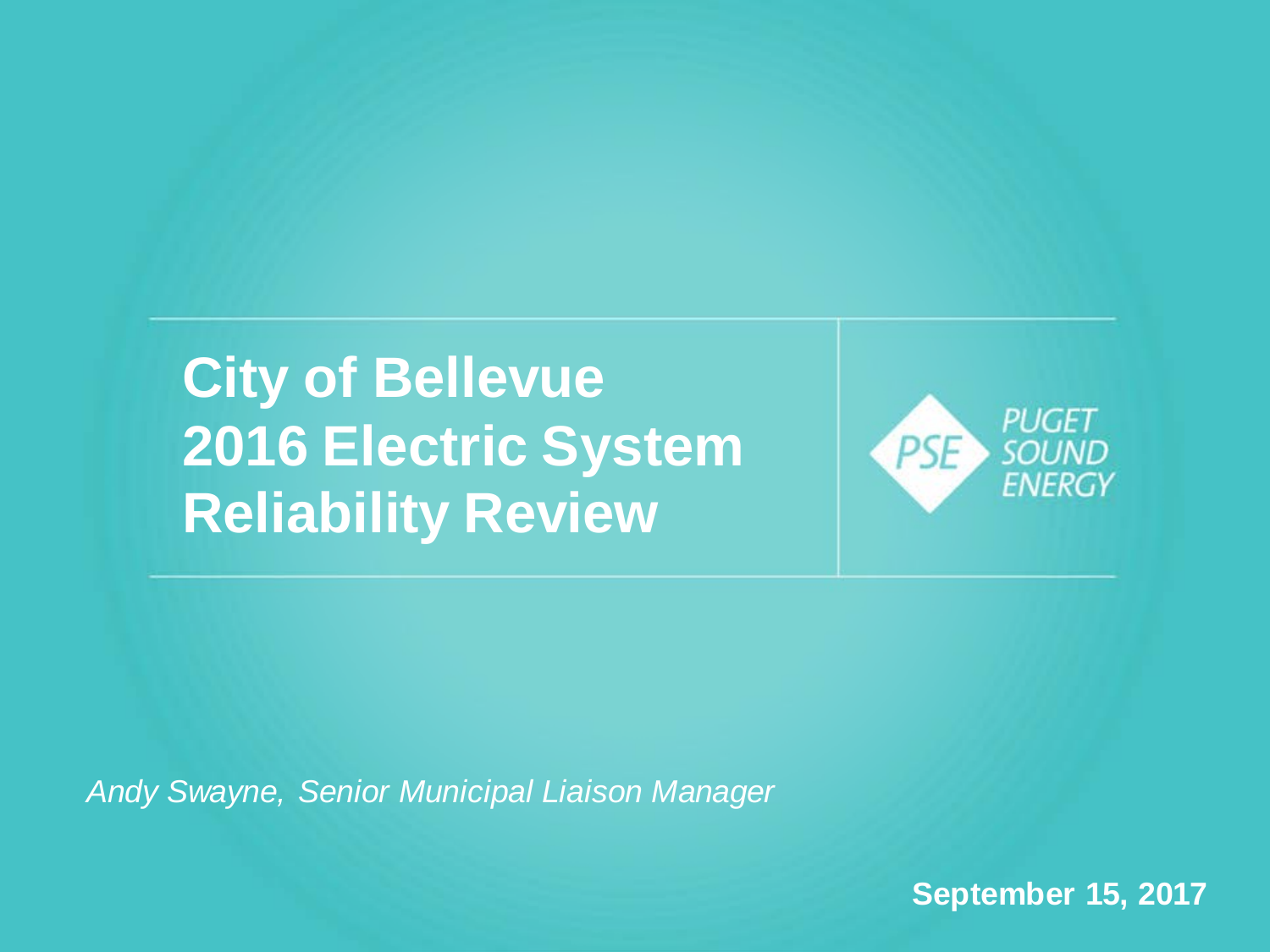### Introductions

- Andy Swayne Senior Municipal Liaison Manager
- Bill Foster Distribution System Reliability Planner
- Tammie Bechtel Distribution System Operations Planner
- Rick Buell Distribution System Regional Planning
- Sunitha Kothapalli Transmission System Planner
- Kevin Gowan Asset Management Supervisor
- Laura Feinstein Smart Grid Planning Manager
- Dennis Martin Electric System Senior Engineer
- Keri Pravitz Community Projects Manager
- Sharmila Swenson Manager Local Government Affairs

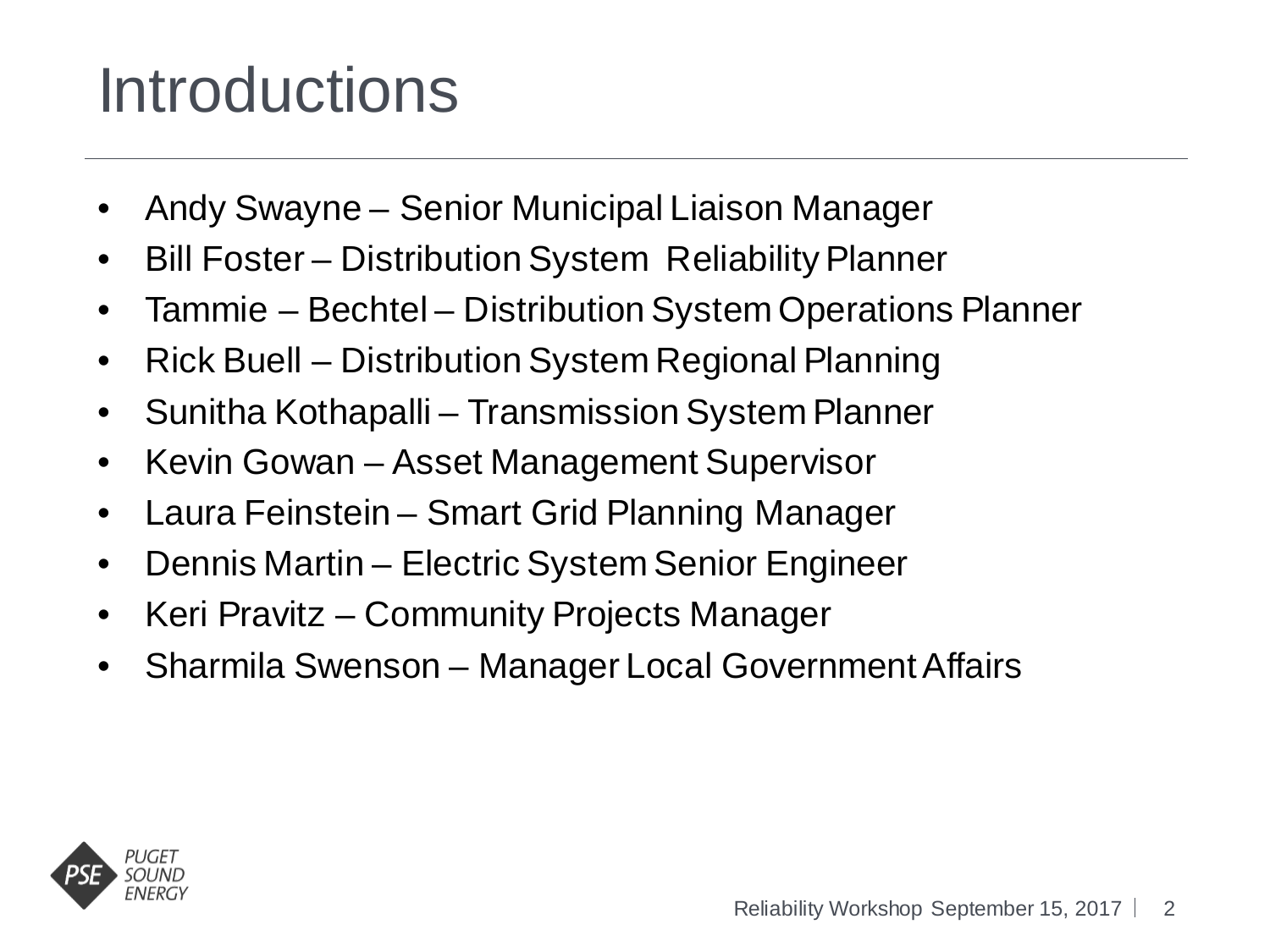# Workshop Purpose

- Provide an overview of PSE electrical system performance in 2016 as reported to the City
	- Overall performance
	- Reliability projects completed and proposed
	- Automation initiatives (Smart Grid)
	- Information technology initiatives

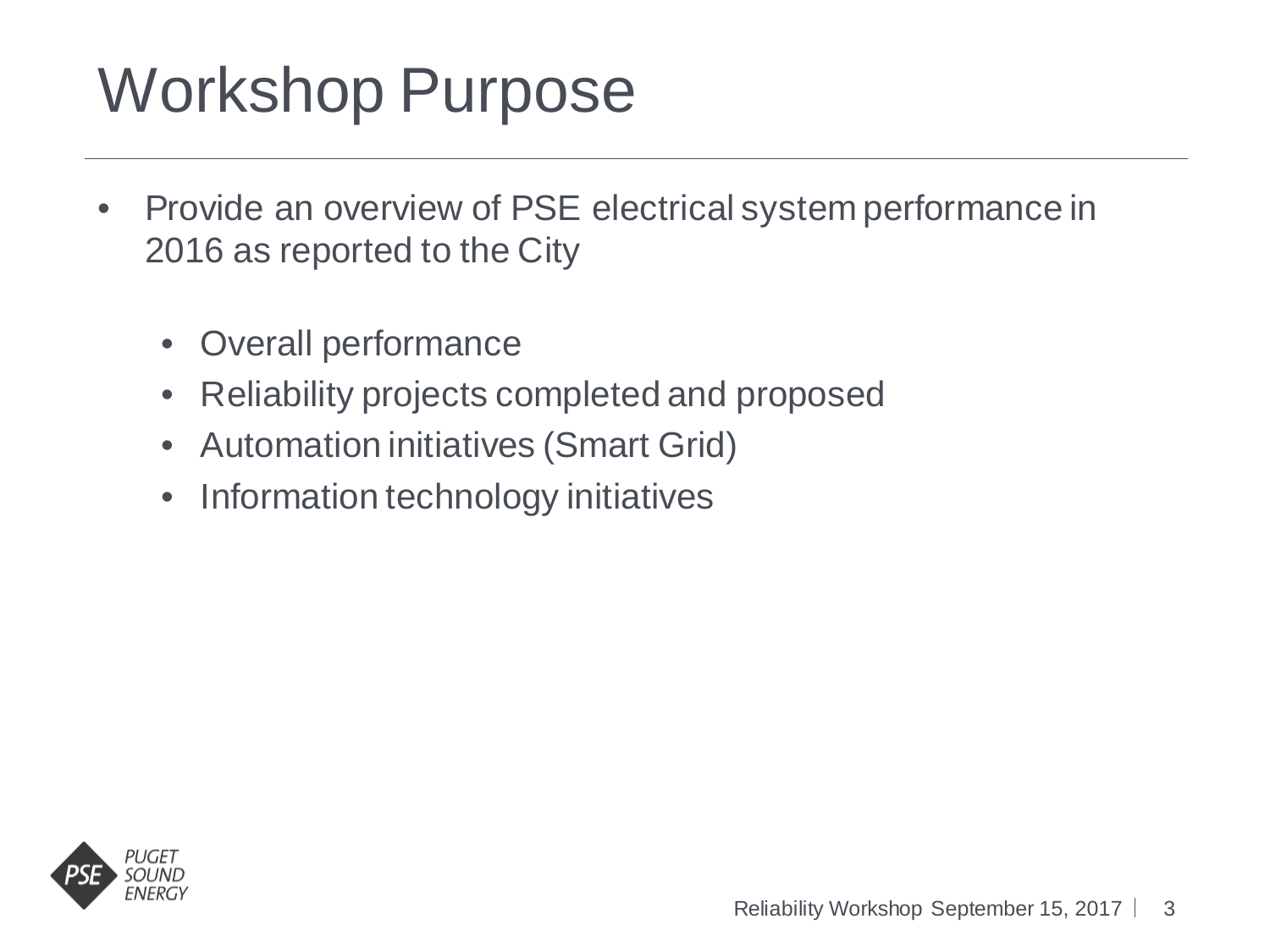Bellevue is served by 96 distribution circuits from 23 substations

74 circuits (77%) had performance better than our system wide average

14 circuits (15%) experienced no unplanned outages

22 circuits (23%) had SAIDI or SAIFI exceeding system wide average figures

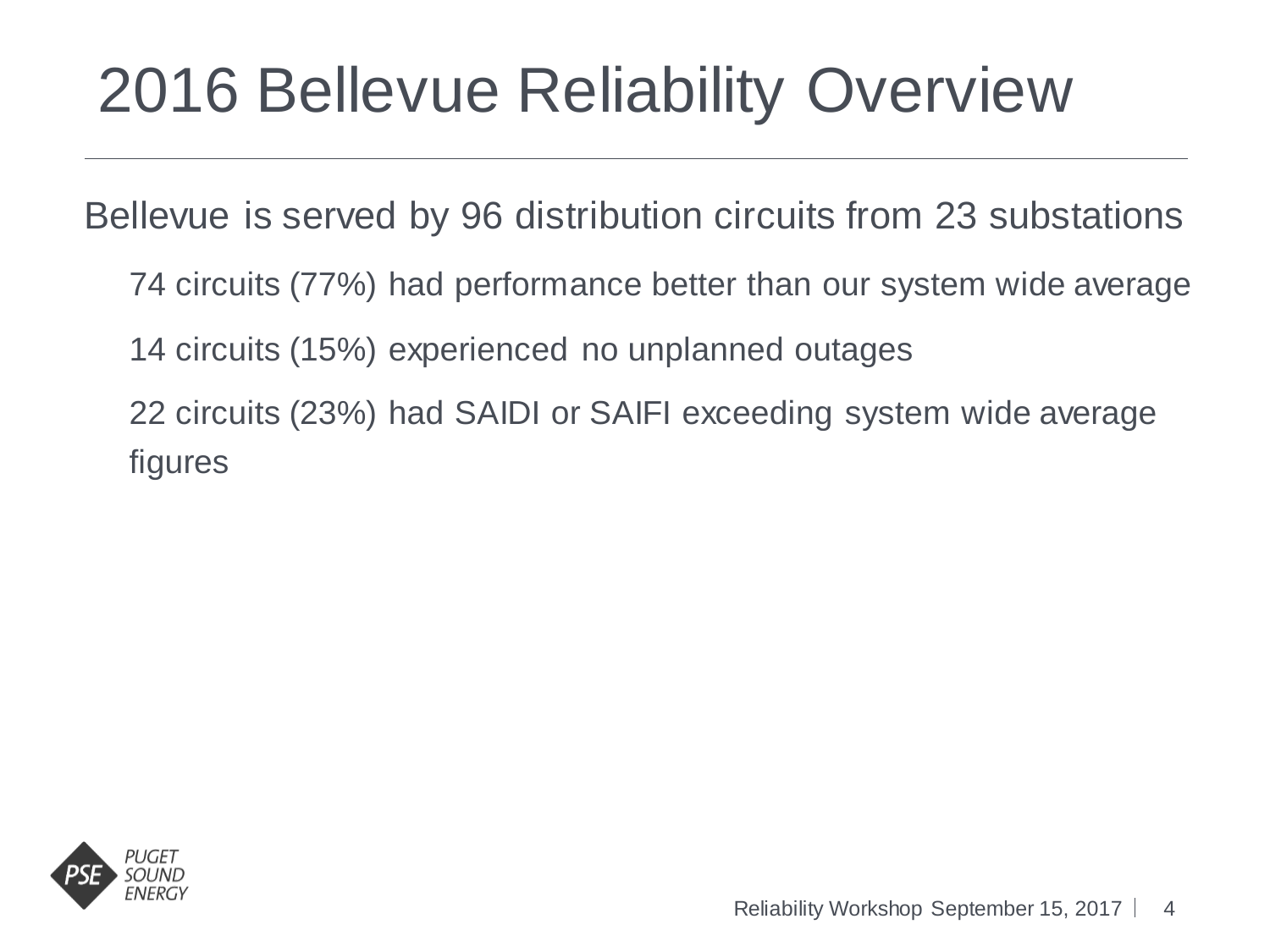24 circuits from 4 substations serve customers downtown

- 7 reliability circuits provide redundancy for downtown customers
- There was two unplanned outage events which affected downtown customers in 2016:
	- A squirrel made electrical contact at Center Substation bank 2
	- A feeder cable fault along NE 8<sup>th</sup> ST caused a circuit outage on Lochleven 35

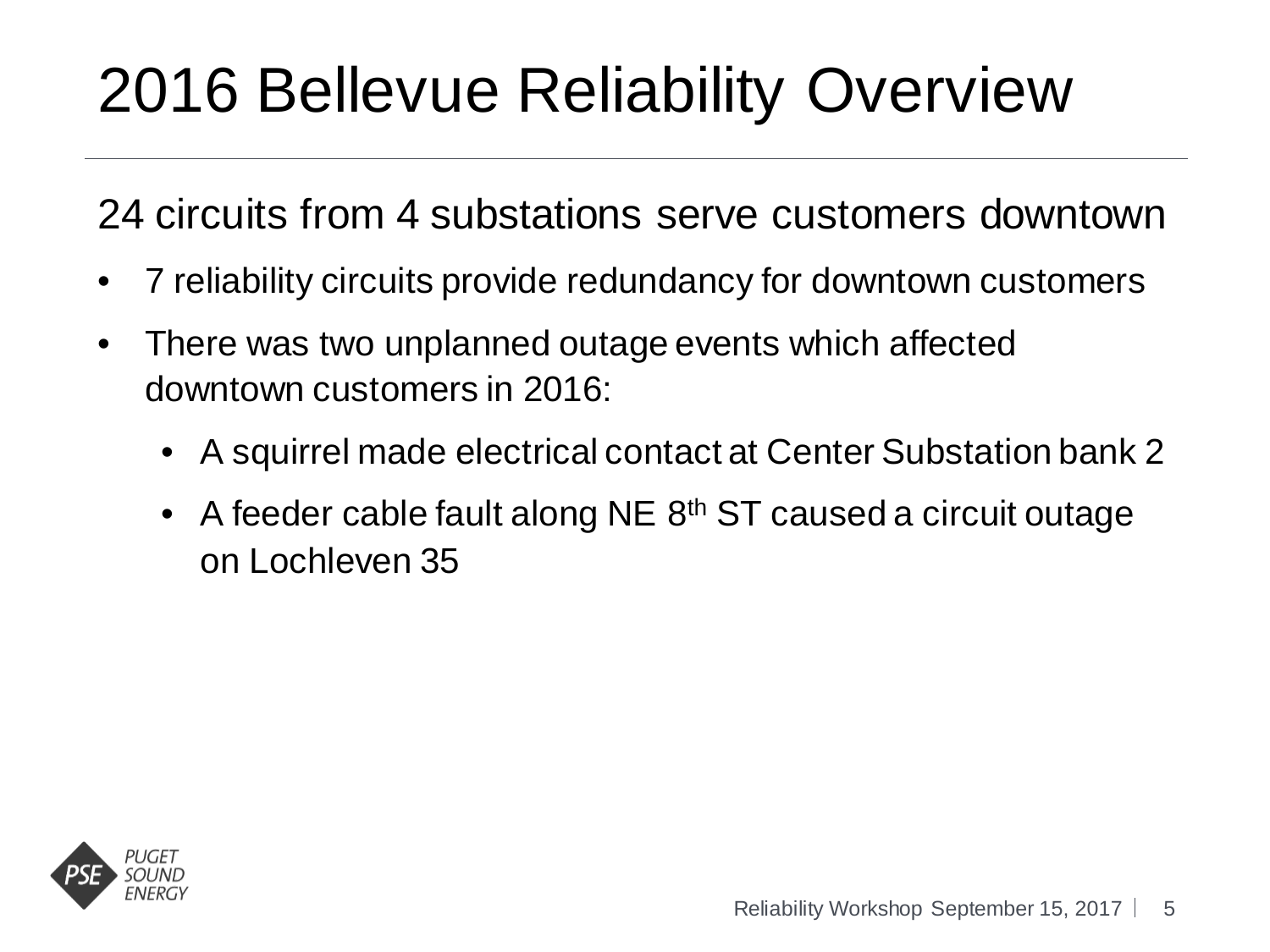Bellevue Performance & Comparison

#### SYSTEM AVERAGE INTERRUPTION DURATION INDEX (SAIDI) & SYSTEM AVERAGE INTERRUPTION FREQUENCY INDEX (SAIFI) **FIVE YEAR HISTORY**

SAIDI figures in minutes, all outages including storm SAIFI figures in outage events, all non-storm outages

|      | <b>SAIDI</b>    |       | <b>SAIFI</b>    |      |
|------|-----------------|-------|-----------------|------|
|      | <b>BELLEVUE</b> | PSE   | <b>BELLEVUE</b> | PSE  |
| 2012 | 52.4            | 245.0 | 0.40            | 0.92 |
| 2013 | 100.7           | 247.0 | 0.41            | 0.86 |
| 2014 | 160.2           | 3120  | 0.60            | 1.04 |
| 2015 | 186.9           | 361.0 | 0.71            | 1.11 |
| 2016 | 107.0           | 148.0 | 0.74            | 1.06 |

PSE SAIDI figures for 2012 - 2015 are five year rolling average figures.

The 2012 Bellevue SAIDI figure was calculated as a single year figure.

The 2013 Bellevue SAIDI figure was calculated as a four year rolling average for years 2010 - 2013. The 2014 - 2015 Bellevue SAIDI figures were calculated as a five year rolling average figures.

2016 SAIDI figures were calculated using the IEEE 1366 method for the single year 2016.

 System Average Interruption Duration Index [SAIDI] SQI 155 Total customer outage minutes / average total customer count System Average Interruption Frequency Index [SAIFI] SQI 1.3



Total customers affected / average total customer count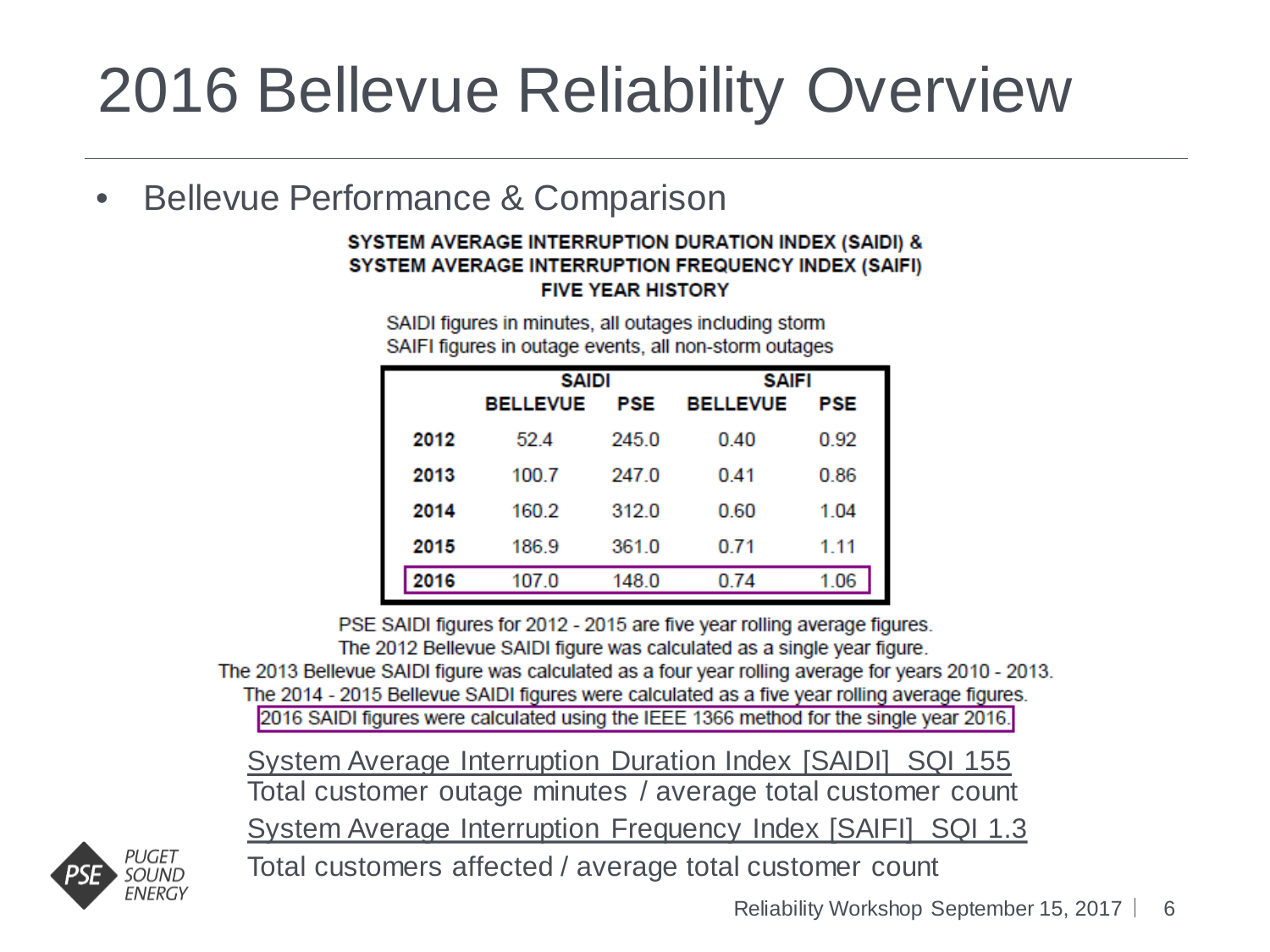#### SAIDI IEEE 1366 calculation – why did we switch?

- PSE's prior method of calculating SAIDI was based on estimated outage size reported in a legacy system (CLX).
- PSE's 2013 implementation of GIS and OMS allows calculation of outage event duration with more precise customer counts capturing and reporting outage minutes more accurately.
- PSE's outage reporting is now in line with industry standard IEEE 1366 used by most utilities.
- IEEE 1366 characteristics:
	- A sustained outage event is defined as 5 minutes or greater
	- Outage events occurring during Major Event Days are excluded
	- Calculation provides single calendar year figures
- The WUTC agreed that the IEEE 1366 methodology would provide improved understanding and reporting of outage events affecting PSE customers.

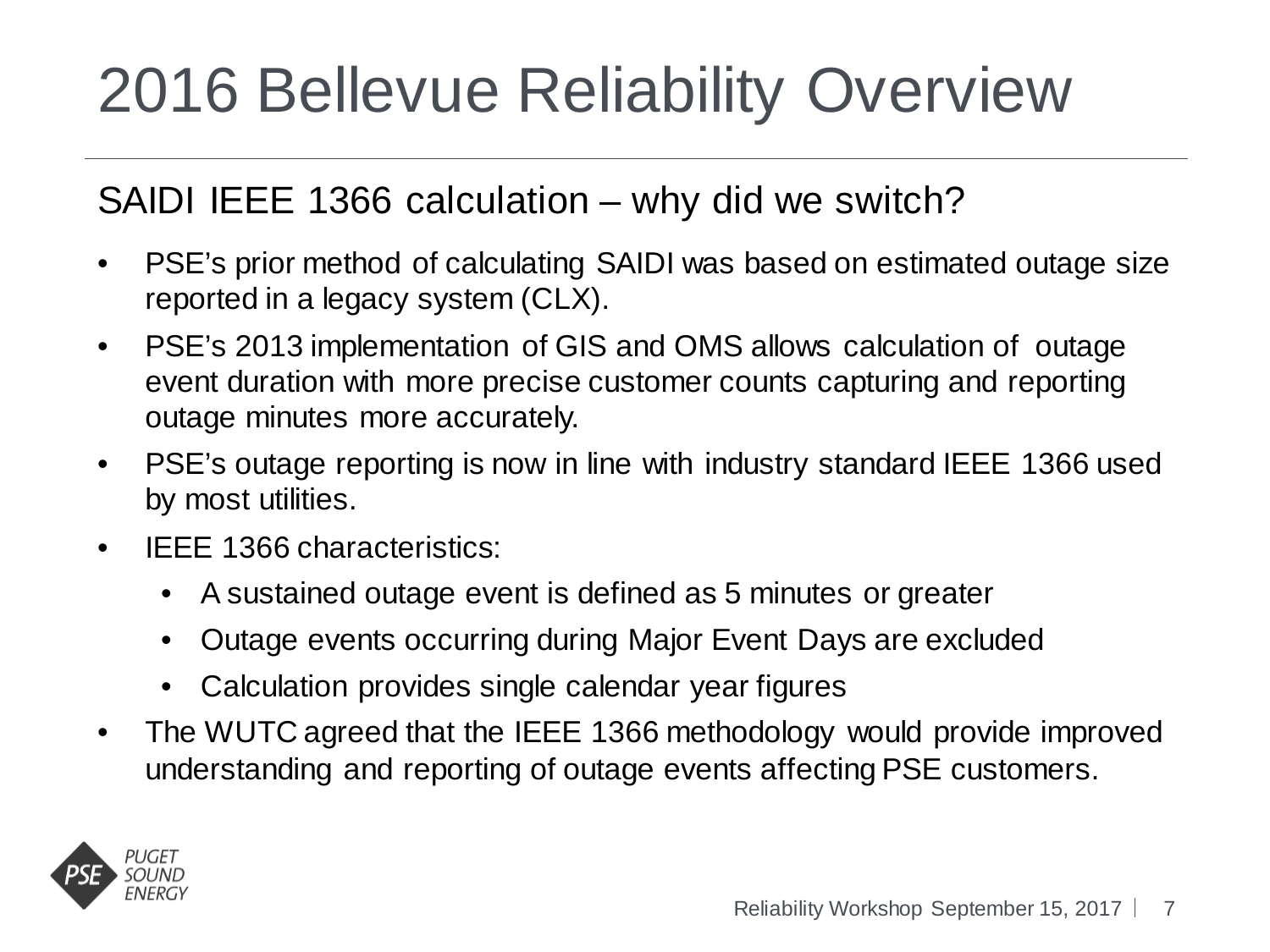#### Bellevue circuits with SAIDI or SAIFI exceeding system wide figures

| <b>CIRCUITS THAT EXCEED 2016 PSE</b><br><b>SYSTEM SAIDI AND/OR SAIFI</b><br>SQI: SAIDI = $155$ SAIFI = $1.30$<br>$PSE: SAIDI = 148 SAIFI = 1.06$<br>Bellevue: SAIDI = 107 SAIFI = 0.74 |                                                |              | Notes: SAIDI figures reflect all non-major event day outages, scheduled & unscheduled; SAIFI figures reflect all non-5% exclusion major event day outages, scheduled & unscheduled<br>SAIDI (IEEE 1366 method) & SAIFI figures are calculated single year figures for 2016. |                                                                                           |                                                                                                                                               |  |  |  |
|----------------------------------------------------------------------------------------------------------------------------------------------------------------------------------------|------------------------------------------------|--------------|-----------------------------------------------------------------------------------------------------------------------------------------------------------------------------------------------------------------------------------------------------------------------------|-------------------------------------------------------------------------------------------|-----------------------------------------------------------------------------------------------------------------------------------------------|--|--|--|
| <b>CIRCUIT</b>                                                                                                                                                                         | <b>SAIDI</b>                                   | <b>SAIFI</b> | 2016 Events Comments                                                                                                                                                                                                                                                        | <b>Actions &amp; Projects Completed in 2016</b>                                           | <b>Planned Actions &amp; Projects</b>                                                                                                         |  |  |  |
| Circuits with planned actions or investigations                                                                                                                                        |                                                |              |                                                                                                                                                                                                                                                                             |                                                                                           |                                                                                                                                               |  |  |  |
|                                                                                                                                                                                        |                                                |              |                                                                                                                                                                                                                                                                             |                                                                                           |                                                                                                                                               |  |  |  |
| <b>SOM-16</b>                                                                                                                                                                          | 405.7                                          | 3.18         | Three circuit outages resulted from trees in the overhead feeder along Coal Creek Parkway.                                                                                                                                                                                  |                                                                                           | PSE Planning is reviewing options to improve this system infrastructure.                                                                      |  |  |  |
| <b>KWH-25</b>                                                                                                                                                                          | 368.6                                          | 1.29         | A circuit outage occurred when several spans of overhead feeder along NE 24th ST came down (believed to be cased by Overhead feeder was reinstalled on poles.<br>a tree fall, but cause not recorded in the outage event log).                                              |                                                                                           | PSE Planning is reviewing options to sectionalize an overhead segment of this circuit to reduce impact from future<br>extended outage events. |  |  |  |
| <b>HAZ-12</b>                                                                                                                                                                          | 268.8                                          | 2.55         | Hazelwood substation was taken off line for equipment replacement/upgrades with temporary circuit configuration<br>impacting circuit performance during the Summer of 2016.                                                                                                 | Substation and feeder construction were completed and the system switched to normal.      | PSE Planning is reviewing options to improve this system infrastructure.                                                                      |  |  |  |
| <b>EGT-25</b>                                                                                                                                                                          | 225.2                                          | 1.05         | An underground feeder cable failed causing a circuit outage.                                                                                                                                                                                                                | Underground feeder cables were replaced.                                                  | Additional feeder cables will be replaced in the near future (2017).                                                                          |  |  |  |
| <b>SBE-22</b>                                                                                                                                                                          | 186.2                                          | 1.35         | A circuit outage resulted from trees in the overhead feeder along Bellevue Way SE                                                                                                                                                                                           | IPSE tree crews did 'hot spot' trimming to restore required vegetation clearance.         | This area is scheduled for an underground conversion in 2017 in associtation with Sound Transit East Link project<br>construction.            |  |  |  |
| Circuits with completed 2016 actions - no additional corrective action needed                                                                                                          |                                                |              |                                                                                                                                                                                                                                                                             |                                                                                           |                                                                                                                                               |  |  |  |
| <b>CFN-11</b>                                                                                                                                                                          | 8411                                           | 2.07         | Several outages were scheduled outages supporting relocation work for the Sound Transit East Link project.                                                                                                                                                                  | Switch U837 was replaced with a SCADA enabled switch.                                     |                                                                                                                                               |  |  |  |
| <b>SOM-17</b>                                                                                                                                                                          | 392.3                                          | 2.66         | Two circuit outages resulted from trees in the overhead feeder along Coal Creek Parkway.<br>A third circuit outage resulted from a failed underground feeder cable.                                                                                                         |                                                                                           |                                                                                                                                               |  |  |  |
| $COL-23$                                                                                                                                                                               | 345.4                                          | 2.00         | An animal contact tripped the substation tranformer resulting in a circuit outage. One circuit outage resulted from a failed Switch U2527 and cable connections were replaced.<br>pad-mount switch.                                                                         |                                                                                           |                                                                                                                                               |  |  |  |
| <b>MED-36</b>                                                                                                                                                                          | 281.8                                          | 2.40         | A car-pole accident caused a circuit outage. A tree limb fell into overhead feeder during trimming work causing a circuit<br>outage.                                                                                                                                        |                                                                                           |                                                                                                                                               |  |  |  |
| <b>OVE-15</b>                                                                                                                                                                          | 266.5                                          | 2.34         | An animal contact tripped the substation tranformer resulting in a circuit outage. A car-pole accident caused a an<br>extended large outage.                                                                                                                                |                                                                                           |                                                                                                                                               |  |  |  |
| <b>HOU-25</b>                                                                                                                                                                          | 224.0                                          | 2.18         | A tree in overhead feeder caused a circuit outage with the resulting fault causing damage to an overhead disconnect<br>switch. The damage switch failed causing a second circuit outage.                                                                                    | The failed switch and associated equipment and cable connections were replaced.           |                                                                                                                                               |  |  |  |
| <b>NRU-27</b>                                                                                                                                                                          | 204.8                                          | 0.85         | Failed distribution junction boxes resulted in two extedend larges outages. A scheduled outage to replace distribution<br>cables resulted in an extedend outage to a local area.                                                                                            | Failed and suspect junction boxes and cable elbows were replaced.                         |                                                                                                                                               |  |  |  |
| <b>EGT-28</b>                                                                                                                                                                          | 199.0                                          | 1.05         | A failed feeder cable splice caused a circuit outage (including extended investigation to find and isloate the problem).                                                                                                                                                    | The underground feeder cables were repaired.                                              |                                                                                                                                               |  |  |  |
| $COL-26$                                                                                                                                                                               | 193.3                                          | 1.39         | An animal contact tripped the substation tranformer resulting in a circuit outage.                                                                                                                                                                                          |                                                                                           |                                                                                                                                               |  |  |  |
| <b>NRU-23</b>                                                                                                                                                                          | 189.3                                          | 0.59         | Failed distribution cables casued an extended to a local area outage. A scheduled outage to replace distribution cables<br>resulted in an extedend outage to a local area.                                                                                                  | Distribution cables were repaired and replaced.                                           |                                                                                                                                               |  |  |  |
| <b>FAC-24</b>                                                                                                                                                                          | 177.5                                          | 0.78         | A failed distribution junction box resulted in an extedend outage to a local area. A car-transformer accident caused an<br>extended outage to a local area.                                                                                                                 | Failed and suspect junction boxes and cable elbows were replaced.                         |                                                                                                                                               |  |  |  |
| <b>CEN-13</b>                                                                                                                                                                          | 173.7                                          | 0.35         | A SCADA equiped switch operated (unexpectedly) causing a large outage.                                                                                                                                                                                                      | The switch was confoured to operate in local control pending communications verification. |                                                                                                                                               |  |  |  |
| <b>EGT-26</b>                                                                                                                                                                          | 156.1                                          | 0.89         | A failed distribution cable elbow resulted in an extedend outage to a local area.                                                                                                                                                                                           | The failed elbow was replaced.                                                            |                                                                                                                                               |  |  |  |
| <b>PHA-17</b>                                                                                                                                                                          | 148.2                                          | 1.16         | A car-pole accident required dropping the circuit to make the area safe and replace the pole.                                                                                                                                                                               | The broken pole was replaced.                                                             |                                                                                                                                               |  |  |  |
| <b>PHA-16</b>                                                                                                                                                                          | 100.9                                          | 1.15         | An euipment problem in the substation caused an unsafe condition requiring the substation inspector to open the circuit.<br>Customers were temporarily switched to PHA-17 while repairs were completed.                                                                     | Failed and suspect equipment was replaced.                                                |                                                                                                                                               |  |  |  |
| <b>EVE-23</b>                                                                                                                                                                          | 124.5                                          | 1.09         | Failed switches along West Lake Sammimish Parkway resulted in a circuit outage. Servicemen isolated the failed<br>switches and restored feede operation.                                                                                                                    | All three switches and the arrestors on this pole were replaced.                          |                                                                                                                                               |  |  |  |
| Circuits for which no corrective action is needed                                                                                                                                      |                                                |              |                                                                                                                                                                                                                                                                             |                                                                                           |                                                                                                                                               |  |  |  |
| <b>ARD-11</b>                                                                                                                                                                          | 230.0                                          | 0.79         | A scheduled outage to replace a three phase underground cable run along Bel-Red Road resulted in an extended large<br>outage.                                                                                                                                               |                                                                                           |                                                                                                                                               |  |  |  |
|                                                                                                                                                                                        | Flgure exceeded PSE system wide average flgure |              |                                                                                                                                                                                                                                                                             |                                                                                           |                                                                                                                                               |  |  |  |

Flaure exceeding system wide average and Service Quality Index SAIDI & SAIFI floure results in part from circuit outages due to 2016 substation outar

• 22 circuits had SAIDI or SAIFI in 2016 exceeding system wide figures. 17 of these circuits have been addressed or require no corrective action. The remaining 5 circuits have improvement actions identified or under review.

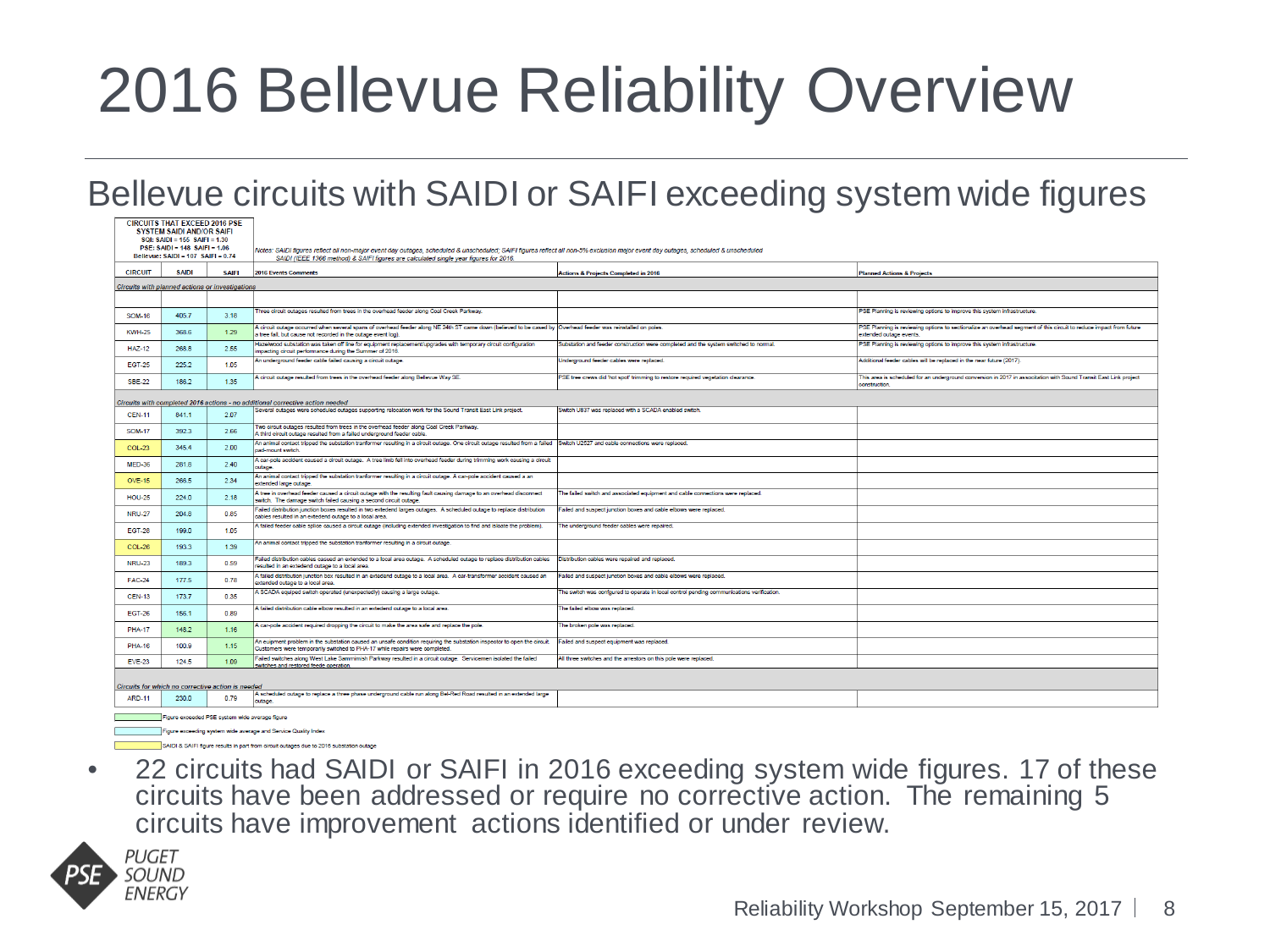Circuits Exceeding System SAIDI and/or SAIFI 2012 – 2016



- 64 circuits have exceeded system wide average performance during this period …
	- 35 (55%) once in five years
	- 15 (23%) twice in five years
	- 12 (19%) three times in five years
		- 2 ( 3%) four times in five years

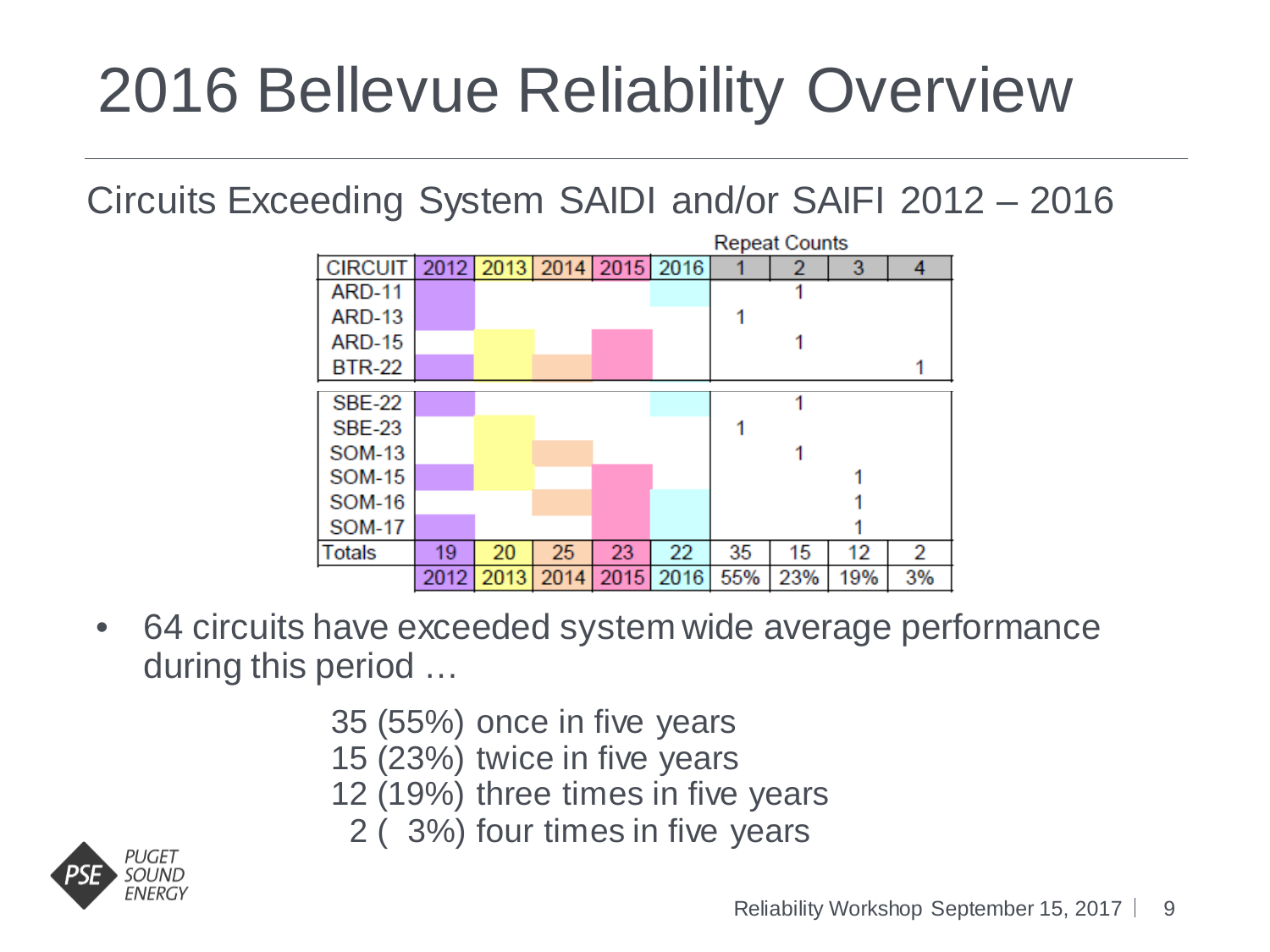

Distribution circuits serving Bellevue relative to all PSE circuits

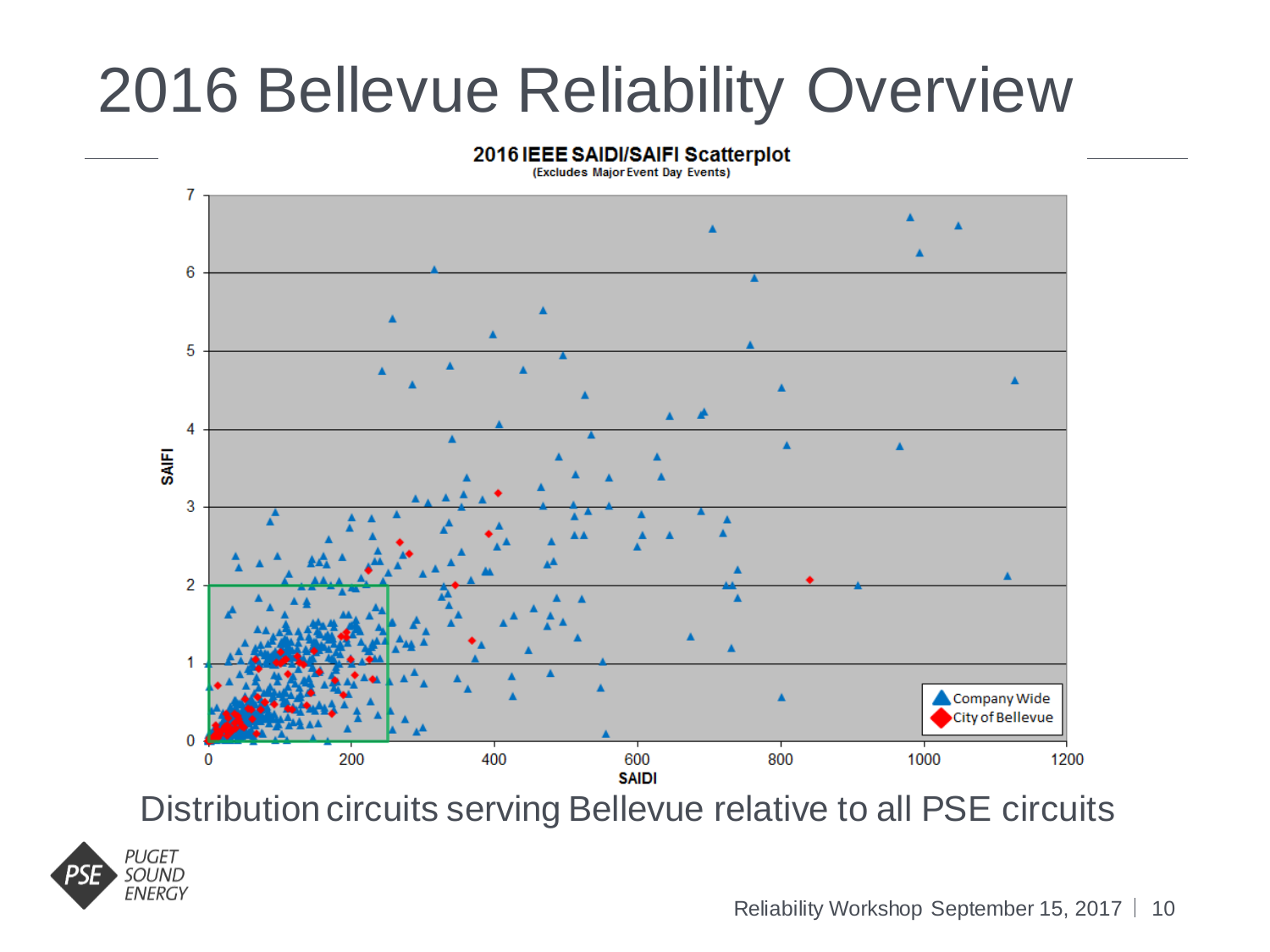#### 2016 IEEE SAIDI/SAIFI Scatterplot

(Excludes Major Event Day Events)



Enlargement focusing on distribution of circuits serving Bellevue



Reliability Workshop September 15, 2017 | 11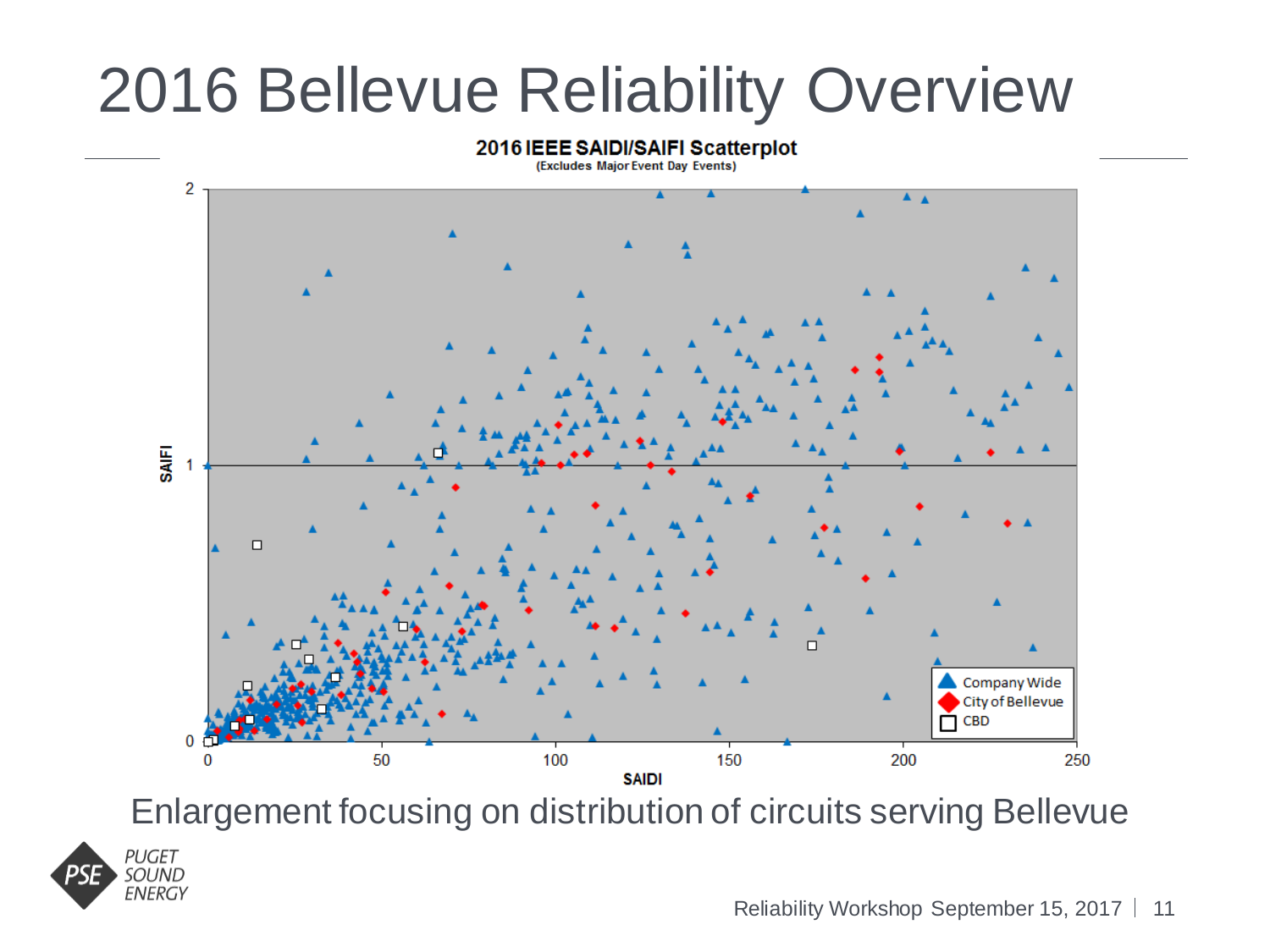#### Distribution Reliability Projects Completed in 2016

- Installation of a new Reclosers on Northrup 23
- Distribution System reconfiguration on South Bellevue 25 in the Surrey Downs Neighborhood
- Distribution cable replacement projects in the Crossroads area (programmatic replacements planned to continue into 2018 and beyond)
- 25 cable replacement projects (various circuits 49,000 circuit feet) including proactive replacements
- Vegetation management trimming of 12 distribution circuits and 1 transmission line

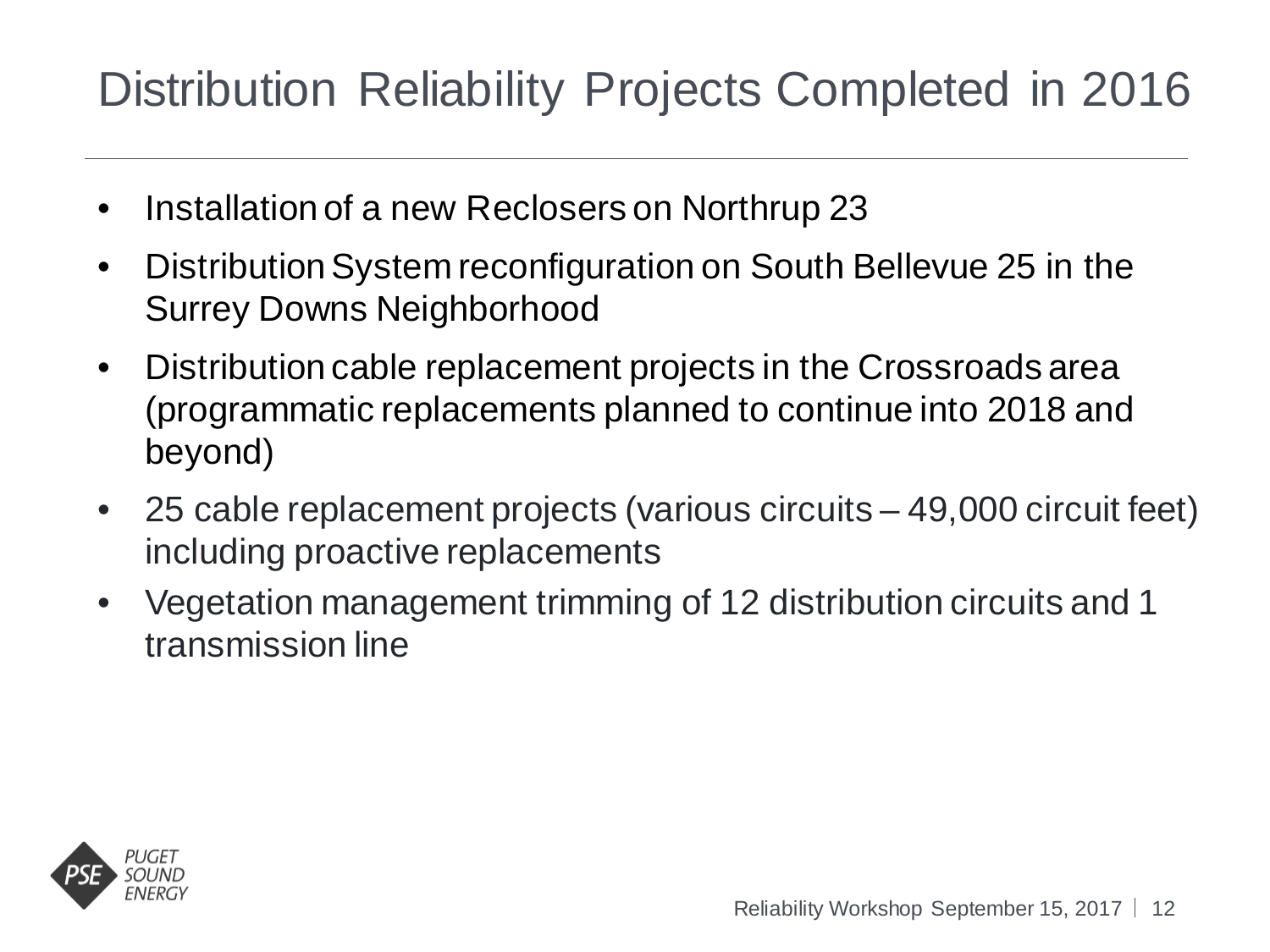#### Proposed Distribution Reliability Projects

- Mark 1 switch replacement in the Cherry Crest Neighborhood
- Installation of Reclosers on Eastgate 28 and South Bellevue 22 feeder circuits
- Tree wire retrofit projects on Eastgate 12, Kenilworth 23 and Overlake 15
- Bridle Trails 22 feeder undergrounding west of 140<sup>th</sup> AVE NE
- CBD SCADA switch installation (continuing). 7 installed in 2016. 7 & 10 switches are planned for 2017 & 2018 respectively
- Distribution cable replacements in Crossroads area (continuing) via the CRP in locations where new conduit is needed
- 13 cable replacement projects engineered for future construction (30,000 circuit feet)
- 22 cable replacement projects scoped for future engineering (41,000 circuit feet)

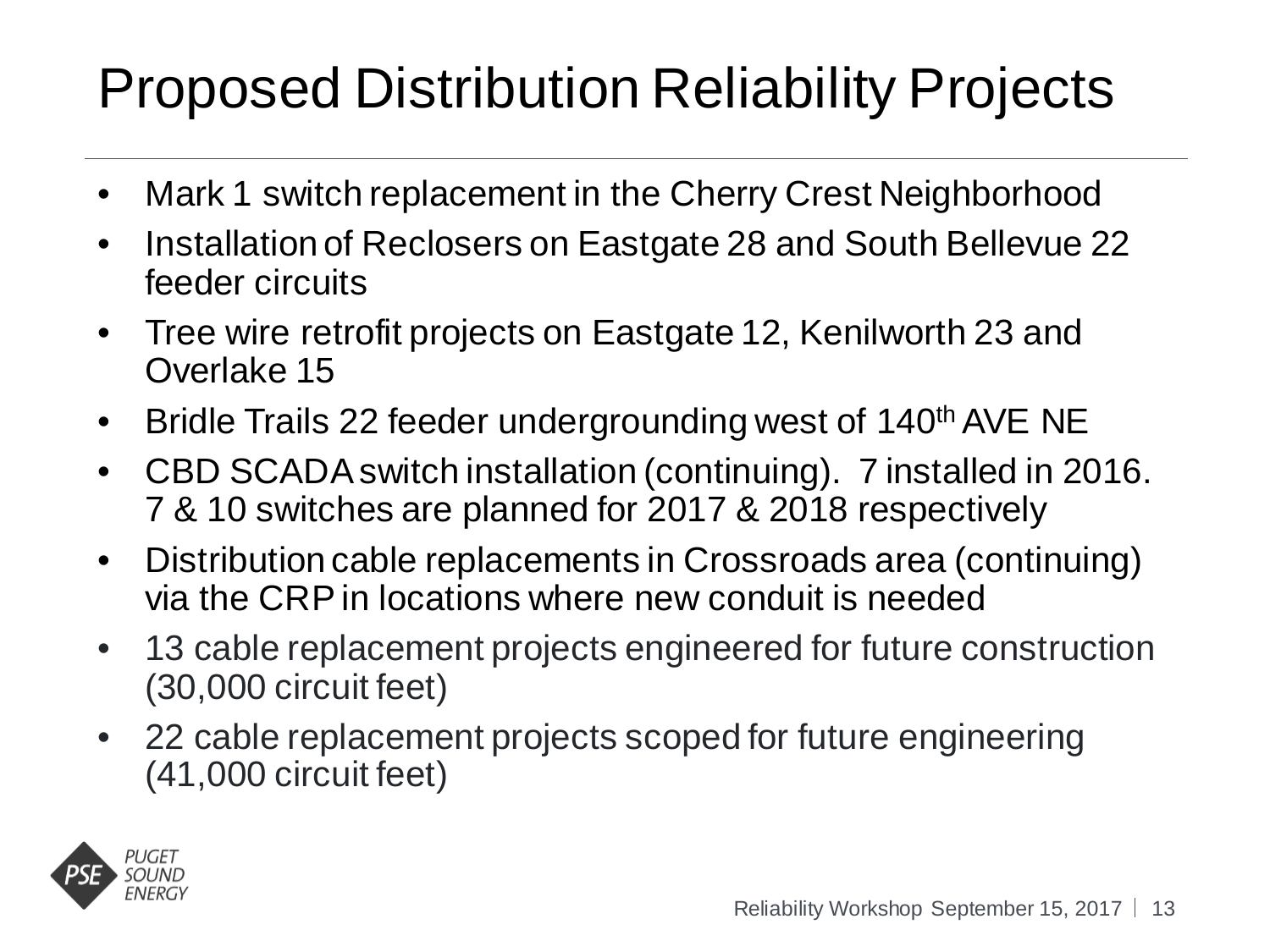#### Smart Grid Initiatives Including Automation

- AMI (Advanced Meter Infrastructure) -- Network installation is complete in Bellevue and is in verification testing. Meter installations are planned to begin in 2018.
- Distribution Automation (formerly referred to as Fault Location, Isolation, Service Restoration) – Initial projects commissioning is complete; expansion to Bellevue CBD planned in the future.
- Distribution SCADA Switchgear 66 switches in the CBD area get SCADA and EMS integration to allow system operators to see the distribution system configuration and respond to events in real time. 31 switches completed. 7 switches expected to be retrofit in 2017. 10 switches proposed for retrofit in 2018. Precursor to CBD DA.
- Bellevue Urban Smart PSE is supporting downtown businesses in managing building energy use including combinations of behavioral and technology solutions to achieve energy savings.
- Scoping and planning for Spring District & Bel-Red corridor Smart Grid development environment is underway

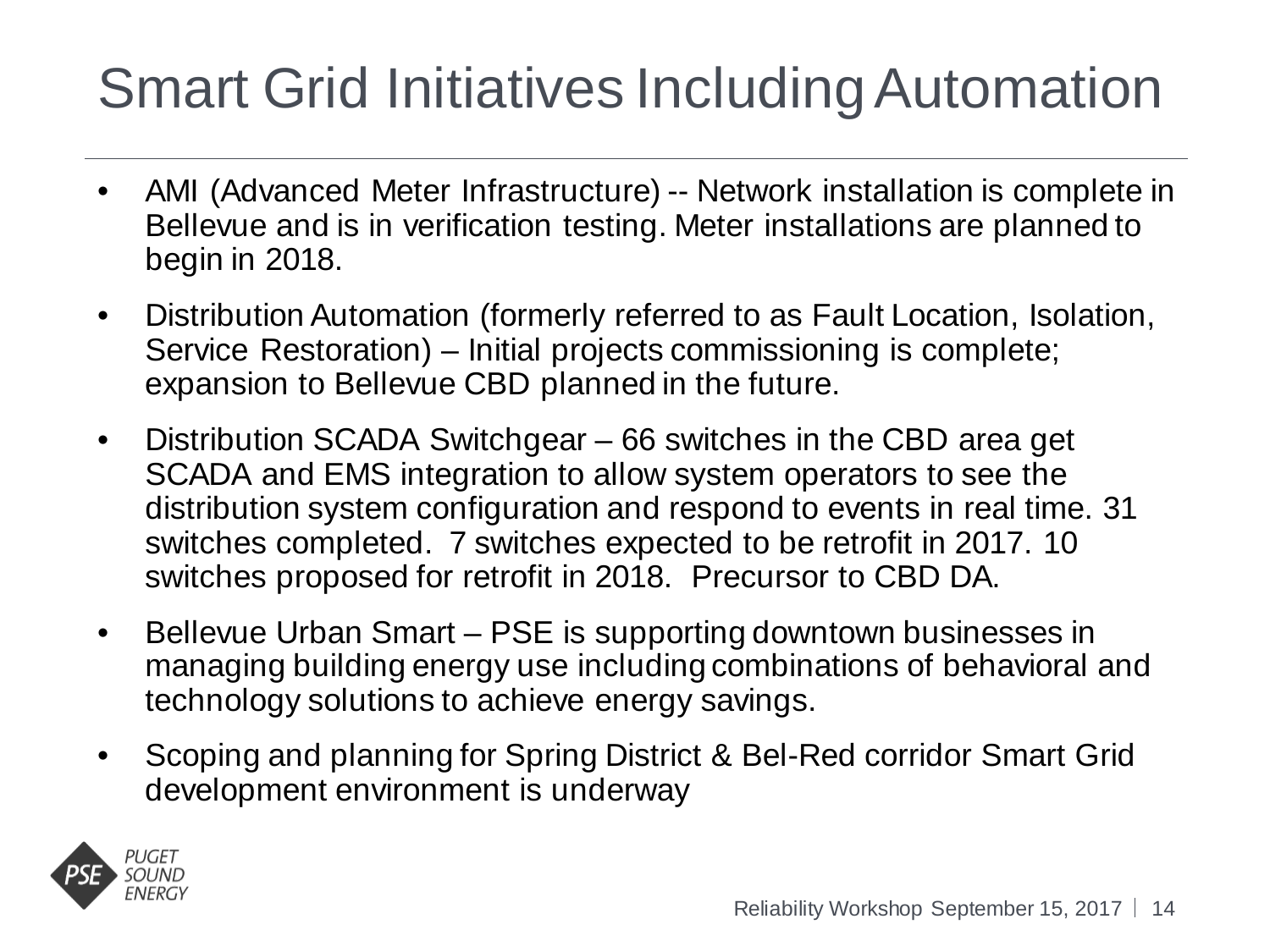#### Distribution Automation

- Distribution Automation (DA) can provide a level of self-healing response to distribution system outage events using SCADA equipped devices and automated control software.
- DA isolates faults through switching, then attempts to restore power outside of the faulted (isolated) area. Fewer customers experience a sustained outage while more customers can see their power restored in under five minutes.
- Pilot projects are underway in PSE service territory areas of lowest reliability and locations with customer funded projects. Intent is to validate efficacy of various approaches and implementations.
- To be effective DA requires a robust and redundant transmission system to keep power flowing to distribution substations

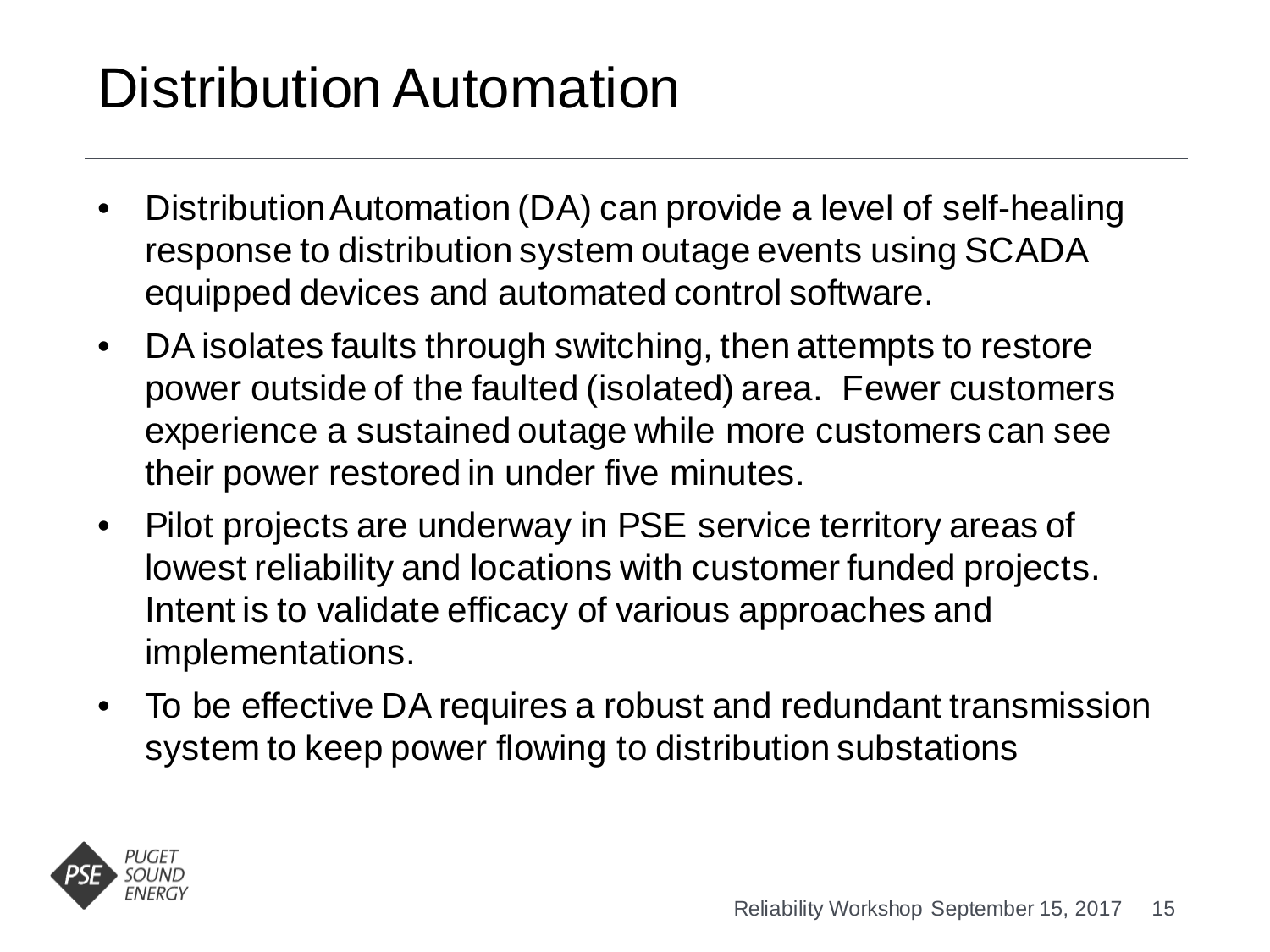# CIS, GIS & OMS

- PSE implemented three integrated systems in April 2013
	- Customer Information System
	- Geospacial Information System
	- Outage Management System
- These systems work together to improve company response to outage events
- In 2017 AMR meter status data has been integrated into OMS to provide system operator real time status display and support customer notification functions

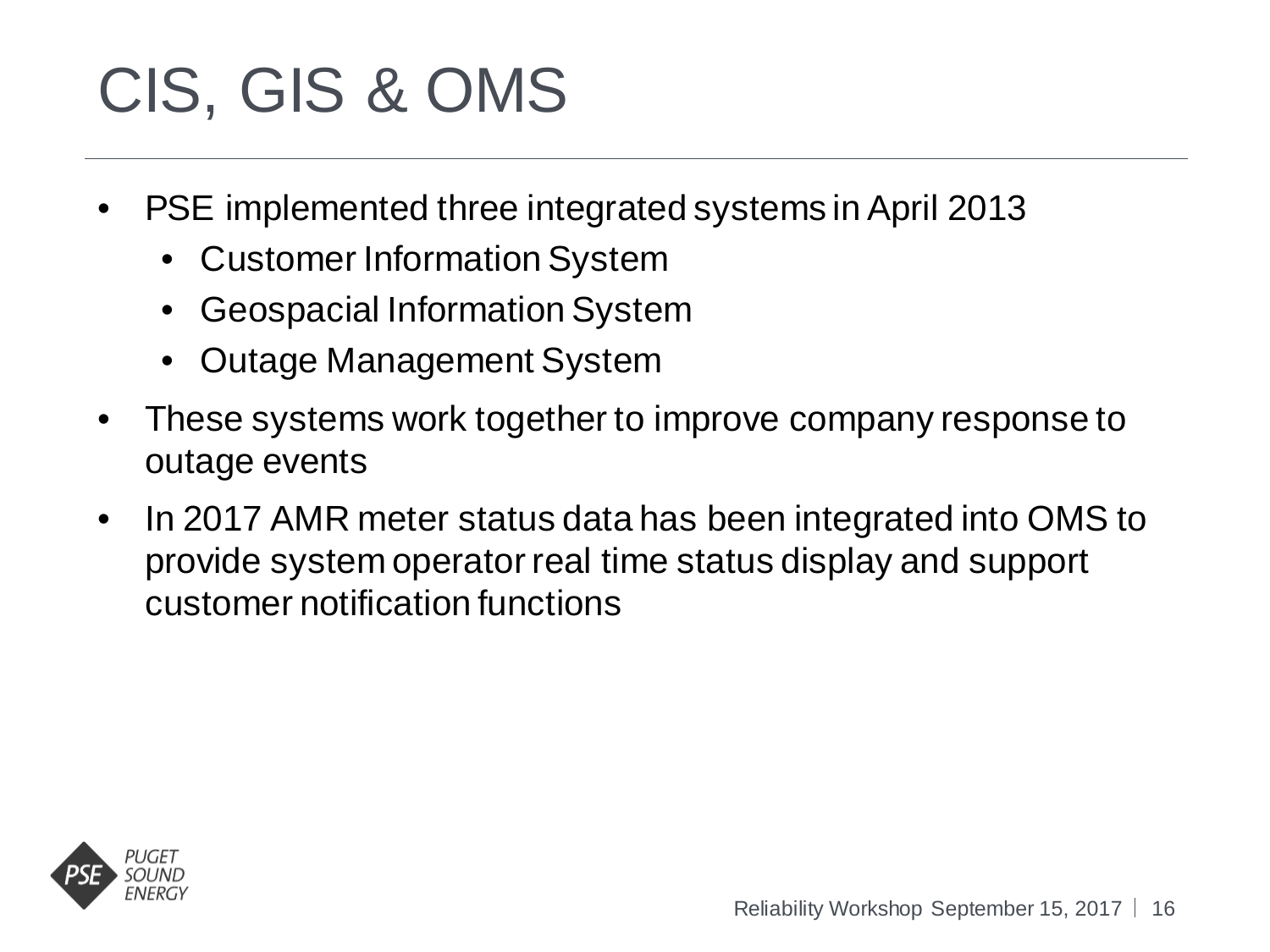#### Transmission System Improvements

- In Progress ...
	- Lake Hills Phantom Lake 115kV New transmission line between existing substations to provide redundant (looped) transmission connection for three substations – project expected to begin construction in 2018.
	- Lakeside 115 kV Switching Station Rebuild Multi-year phased replacement and upgrade of control and operating equipment in the substation for enhanced automation and reliability – planned completion in 2017.
	- Energize Eastside 230kV Upgrading existing transmission lines and build a new transmission substation in Bellevue to provide increased system capacity and reliability for Bellevue and the greater Eastside – currently in permitting with planned construction in 2018-2019.
- On the Near Horizon …
	- Vernell Substation New 115kV transmission switching station with local distribution substation for improved transmission system flexibility/reliability and new distribution system capacity to support Sound Transit and Spring District development in 2022, in coordination with the City and Spring District Developers.